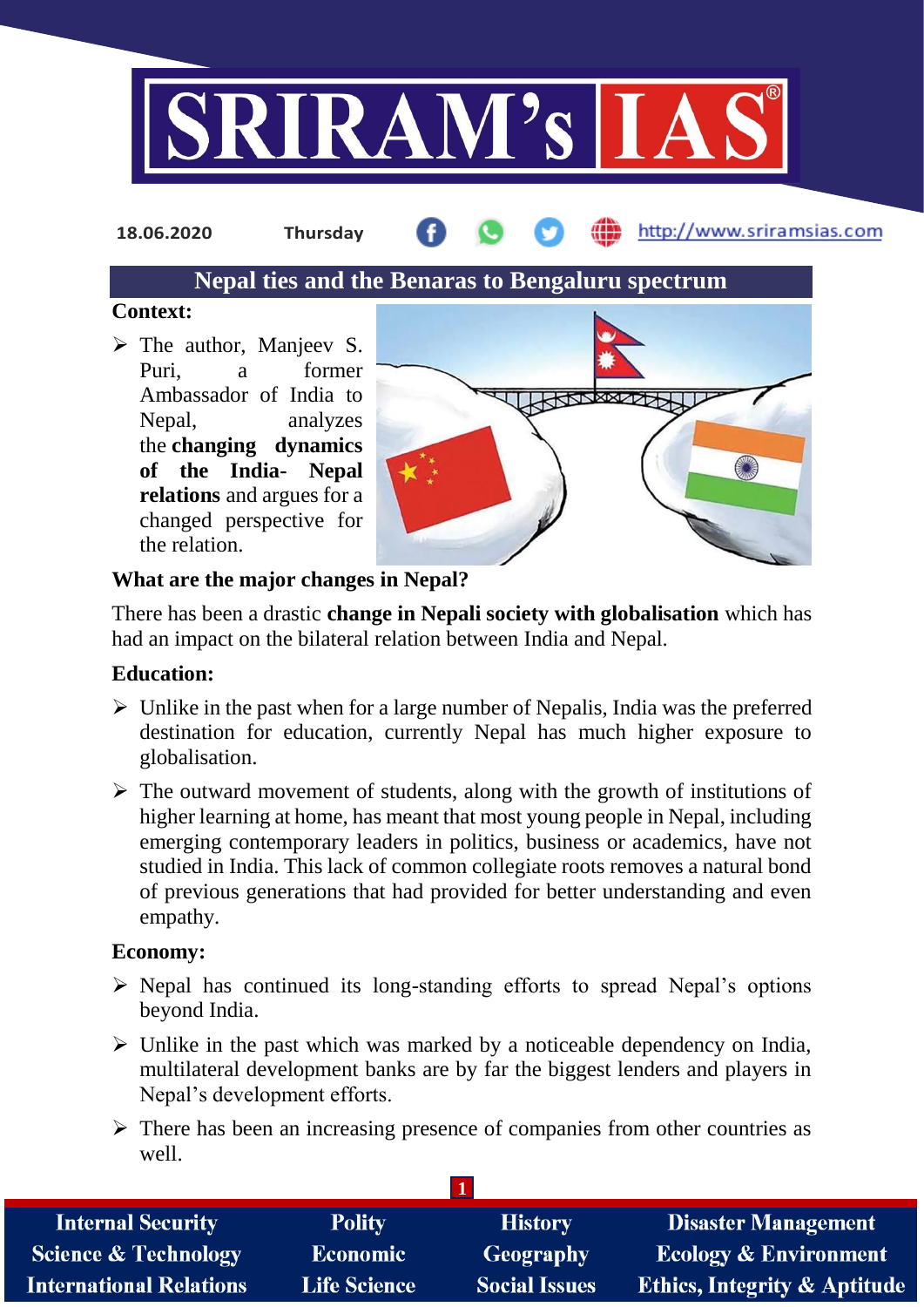

#### http://www.sriramsias.com **18.06.2020 Thursday**

#### **Large scale migration:**

- $\triangleright$  After democracy was restored in 1990, passports were more liberally issued, and Nepalis began looking for work opportunities globally, beyond just India. **West Asia and South-East Asia specifically became major destinations for labour migration.**
- $\triangleright$  Security uncertainties with the Maoist insurgency at home also propelled the trend of migration. Students and skilled personnel began moving to Europe, the United States, Australia, Thailand and even to Japan and South Korea.
- **As of 2019, nearly a fifth of Nepal's population, from all parts of the country, was reportedly overseas**. At an estimated \$8 billion, global remittances account for nearly 30% of Nepal's nominal GDP, making it one of the most remittance-dependent countries in the world.

#### **China angle:**

- $\triangleright$  For Nepal, being a landlocked country, geography is no longer a challenge given the fact that the **Chinese have opened up a route through the Himalayas**.
- The Chinese have considerable **influence over Nepal's economy, as well as politics.**
- $\triangleright$  Leftist ideology has had a marked influence on Nepali polity.

## **Deteriorating ties:**

- There has been a perceptible **rise in nationalism in Nepal which has mainly taken an anti-India sentiment**. Politicians have been using it for political mileage, and it is deeply ingrained in the bureaucracy, academia and the media.
- $\triangleright$  The recent step of the Nepali government to amend the constitution claiming disputed territory has added a new dimension to the deteriorating ties.

## **A link despite diversification:**

- $\triangleright$  Despite Nepal's efforts to diversify its options globally, its linkages with India remain robust.
- Nepal's trade with India has grown in absolute terms and continues to **account for more than two-thirds of Nepal's external trade** of around \$12 billion

**2** 

| <b>Internal Security</b>        | <b>Polity</b>       | <b>History</b>       | <b>Disaster Management</b>              |  |  |  |
|---------------------------------|---------------------|----------------------|-----------------------------------------|--|--|--|
| <b>Science &amp; Technology</b> | <b>Economic</b>     | <b>Geography</b>     | <b>Ecology &amp; Environment</b>        |  |  |  |
| <b>International Relations</b>  | <b>Life Science</b> | <b>Social Issues</b> | <b>Ethics, Integrity &amp; Aptitude</b> |  |  |  |